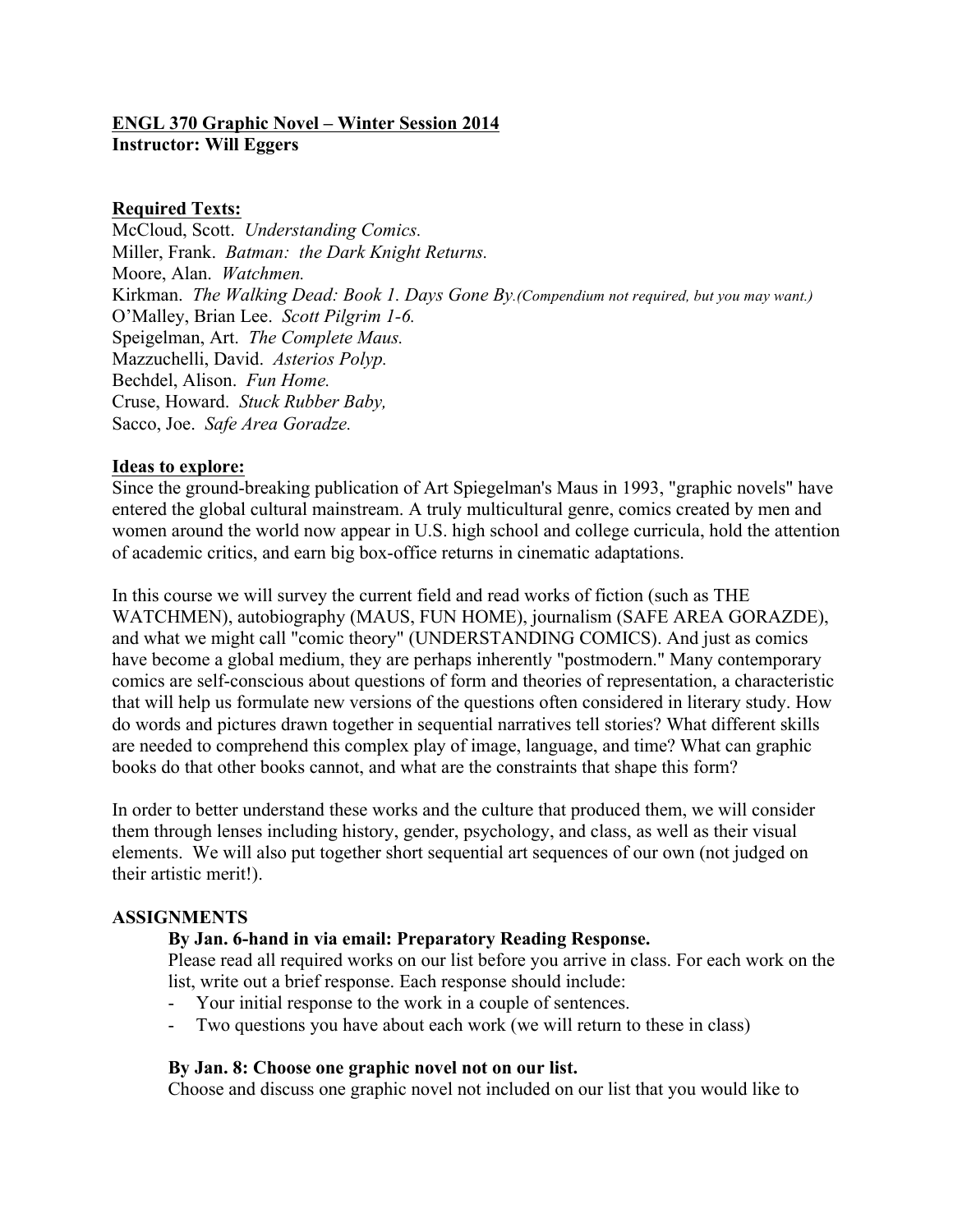consider for your oral presentation (I will send out a list of potential readings in case you do not have one in mind).

**Due Jan. 10: One three-page analytical essay** using interpretive lenses.

**Due Jan. 14: One three-page analytical essay** on visual elements (using McCloud).

**Due Jan. 17: One short graphic work of your own creation with two-page commentary.** We will have some time every day in class to work on this. Never fear! The work will not be judged on artistic merit but on the insight you have gained.

#### **Due Jan. 17: Oral Presentation on a graphic novel of your choice.**

Consider this a step in preparation for your final paper.

# **Due Jan. 21: One five-page paper, bringing together several interpretive elements.**

| Grades:                                    |     |
|--------------------------------------------|-----|
| Total                                      | 100 |
| 5 page research essay                      | 20  |
| 3 page essay                               | 10  |
| 3 page essay                               | 10  |
| Graphic work of your own (with commentary) | 10  |
| <b>Oral Presentation</b>                   | 10  |
| Class Discussion / responses               | 30  |
| Preparatory reading response               | 10  |

# Readings

Unit One: Interpretive Frameworks

- Scott McCloud
- Interpretive lenses
	- o Psychology: Freud, Lacan, Jung
	- o Gender: Mulvey, Sedgwick
	- o Class: Marx, Althusser
	- o Cultural: Foucault
	- o Structure: Rimmon-Kenan

Unit Two: Becoming "Graphic Novels"

- Batman: The Dark Knight Returns
- The Watchmen
- The Walking Dead

Unit Three:

- Maus
- Asterios Polyp